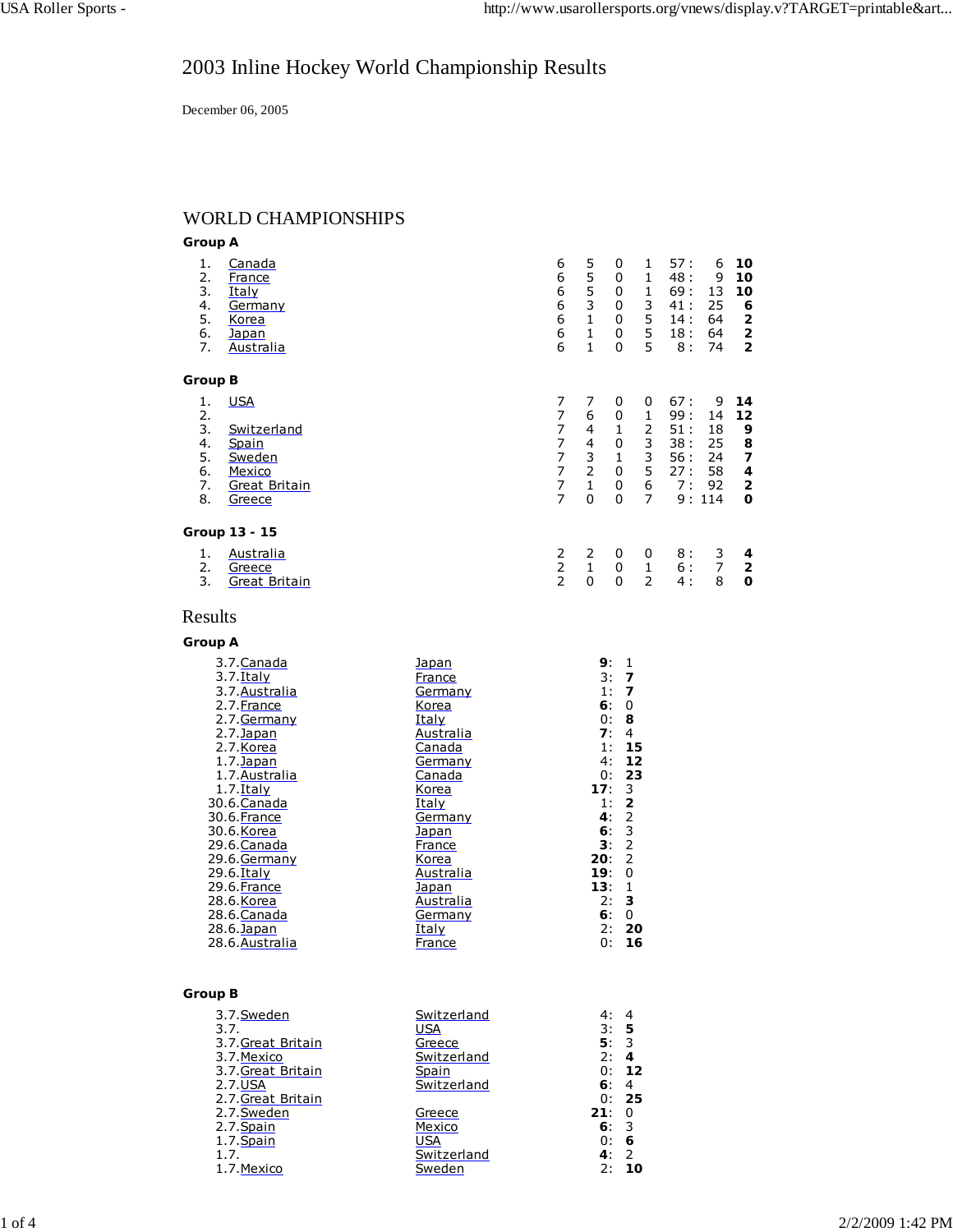| 1.7.USA                           | Greece                  | 10:        | $\mathbf{1}$                   |
|-----------------------------------|-------------------------|------------|--------------------------------|
| 1.7. Great Britain<br>30.6.Greece | Mexico                  | 1:<br>0:   | 10<br>32                       |
| 30.6.USA                          | Sweden                  | 7:         | $\mathbf{1}$                   |
| 30.6.                             | Mexico                  | 19:2       |                                |
| 30.6. Spain                       | Greece                  | 15:        | $\mathbf{1}$                   |
| 30.6.Great Britain                | Switzerland             | 0:         | 10                             |
| 29.6.Switzerland<br>29.6.         | Spain<br>Sweden         | 4:<br>7:   | $\mathbf{1}$<br>$\overline{4}$ |
| 29.6.Great Britain                | <b>USA</b>              | 0:         | 18                             |
| 29.6. Spain                       | Sweden                  | 3:         | 2                              |
| 29.6.Greece                       | Mexico                  | 3:         | 8                              |
| 28.6.                             | Spain                   | 9:         | $\mathbf{1}$                   |
| 28.6.USA                          | Mexico                  | 15:        | $\Omega$                       |
| 28.6.Switzerland<br>28.6.Sweden   | Greece<br>Great Britain | 23:<br>14: | $\mathbf{1}$<br>$\mathbf{1}$   |
|                                   |                         |            |                                |
|                                   |                         |            |                                |
| Group 13 - 15                     |                         |            |                                |
| 5.7.Greece                        | Great Britain           | 4:3        |                                |
| 5.7. Australia                    | Great Britain           | 4:         | 1                              |
| 4.7. Australia                    | Greece                  | 4:         | $\mathcal{P}$                  |
|                                   |                         |            |                                |
| Playoffs 1 - 8                    |                         |            |                                |
| 6.7.                              | <b>USA</b>              | 2:         | 3                              |
| 6.7. Canada                       | France                  | 6:         | $\mathbf{1}$                   |
| $6.7$ . Italy                     | Switzerland             | 5: 8       |                                |
| $6.7.$ Spain                      | Germany                 | 2:         | 3                              |
| 5.7.USA                           | France                  | 5:         | $\overline{4}$                 |
| 5.7. Canada                       |                         | 1:<br>0:4  | 4                              |
| 5.7. Germany<br>5.7. Spain        | Switzerland<br>Italy    | 3:7        |                                |
| 4.7.                              | Italy                   | 4:         | 3                              |
| 4.7. France                       | Switzerland             | 4:         | $\overline{2}$                 |
| 4.7.USA                           | Germany                 | 7:         | $\overline{2}$                 |
| 4.7. Canada                       | Spain                   | 9:         | $\mathbf{1}$                   |
|                                   |                         |            |                                |
| $M = 16.6$                        |                         |            |                                |
|                                   |                         |            |                                |

#### **Playoffs 9 - 12**

| 5.7. Mexico | Sweden | 0: 6 |  |
|-------------|--------|------|--|
| 5.7.Korea   | Japan  | 5:4  |  |
| 4.7.Sweden  | Japan  | 24:4 |  |
| 4.7.Korea   | Mexico | 2:3  |  |

### WOMEN'S WORLD CHAMPIONSHIPS

#### **Group A** 1. Canada 4 4 0 0 36 : 2 **8** 1. Canada<br>
2. Germany 4 3 0 1 22 : 8 6<br>
3. <u>France</u> 4 2 0 2 15 : 14 **4**<br>
4 1 0 3 6 : 26 **2**<br>
5. Japan 4 0 0 4 2 : 31 **0** 3. France 4 2 0 2 15 : 14<br>
4 <u>Mexico</u> 4 1 0 3 6 : 26<br>
5. <u>Japan</u> 4 0 0 4 2 : 31 4. Mexico 4 1 0 3 6 : 26 **2** 5. Japan 4 0 0 4 2 : 31 **0 Group B** 1. USA<br>
2. <u>Australia</u><br>
3. <u>Great Britain</u><br>
4. 2 0 2 22: 21 4<br>
4 1 0 3 19: 29 2<br>
4 0 0 4 1: 63 0 2. Australia 4 2 0 2 22 : 21 **4** 3. Great Britain 4 1 0 3 19 : 29 **2** 4. Singapore 4 0 0 4 1 : 63 **0**

### Results

#### **Group A**

| France  | 9.  |    |
|---------|-----|----|
| Mexico  | 13: |    |
| Germany | 3:  | 4  |
| Mexico  | 1:  |    |
| Germany | 0:  | 8  |
| Mexico  | 2:  |    |
| Japan   | 11: |    |
| Germany | 3:  | O  |
| France  | 1:  | 8  |
| Germany | 2:  | 10 |
|         |     |    |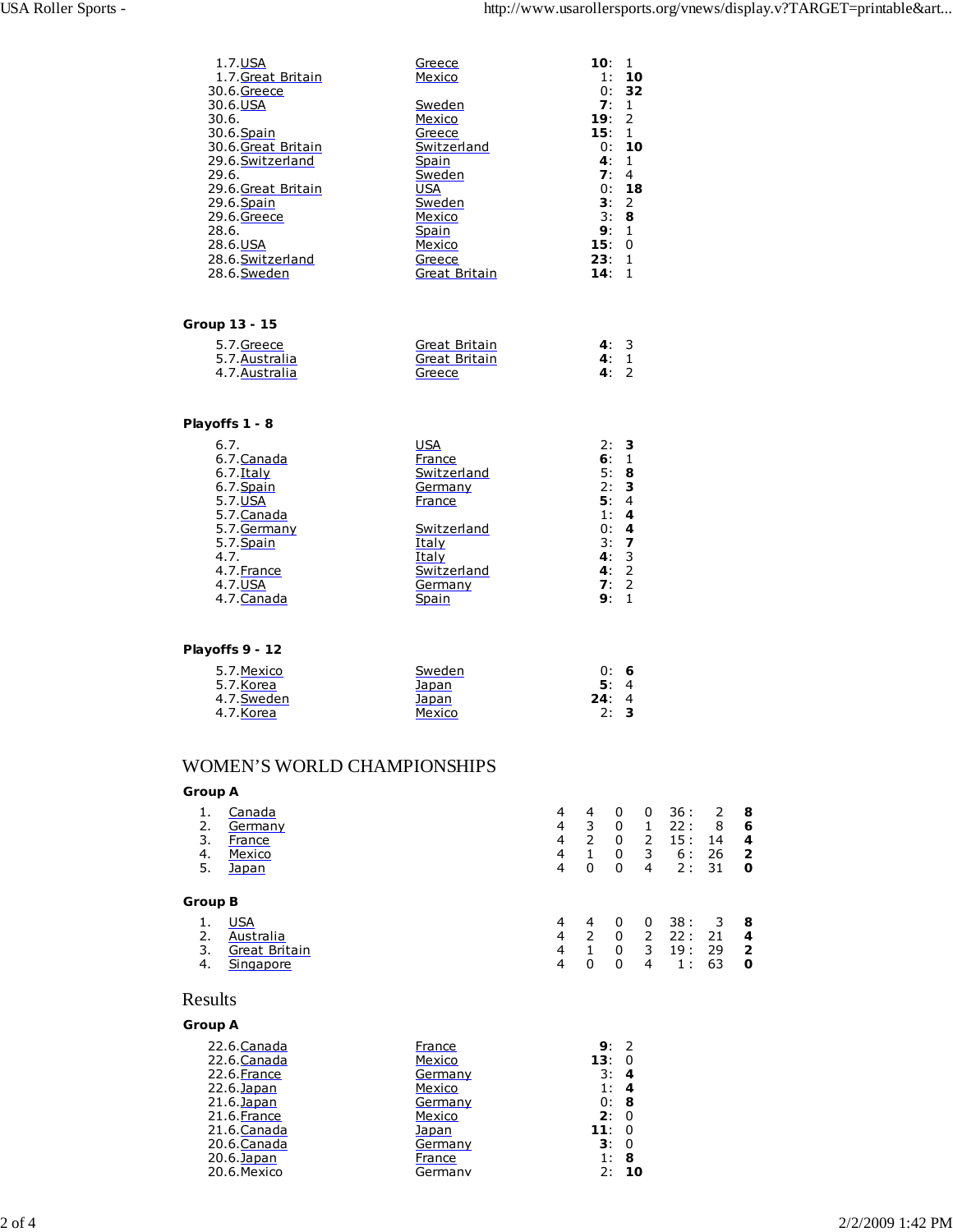## **Group B**

| uv o               |               |             |                |
|--------------------|---------------|-------------|----------------|
| 22.6.Great Britain | Singapore     | 14:         |                |
| 22.6.Australia     |               | 1:          |                |
| 22.6.USA           | Singapore     | 10:         | $\overline{0}$ |
| 21.6.              | USA           | 3:          | -4             |
| 21.6. Australia    | Great Britain | $3^{\cdot}$ | -2             |
| 21.6.Singapore     |               | 0:          | -21            |
| 21.6.USA           | Great Britain | 12:         | - 0            |
| 20.6.              | Great Britain | 13:         | - 3            |
| 20.6.Australia     | USA           | 0:          | 12             |
| 20.6.Singapore     | Australia     | 0:          | 18             |
|                    |               |             |                |
|                    |               |             |                |

20.6.Mexico Germany 2: **10**

#### **Playoffs**

| USA           | 1:             | 2  |
|---------------|----------------|----|
| Germany       | 3:1            |    |
| Mexico        | $\mathbf{1}$ : | 0  |
| Australia     | 2:             | -1 |
| Germany       | 10:            | 0  |
|               | 8:             | 0  |
| Australia     | 6:             | 1  |
| France        | 2:             | 10 |
| Singapore     | 13:            | 0  |
| France        | 3:2            |    |
| Australia     | 4:             | 2  |
| Mexico        | 13:            | -1 |
| Great Britain | 19:            | 0  |
|               |                |    |

#### News

## Final standings Men (8.7.2003)

- 1. USA
- 2. CZECHIA
- 3. CANADA
- 4. FRANCE
- 5. SWITZERLAND
- 6. ITALY
- 7. GERMANY
- 8. SPAIN
- 9. SWEDEN
- 10. MEXICO
- 11. KOREA
- 12. JAPAN
- 13. AUSTRALIA
- 14. GREECE
- 15. GREAT BRITAIN

#### Documents

#### **Description Size** Size

| Women - Schedule of Events | doc     | 28 kB   |
|----------------------------|---------|---------|
| Men - Schedule of Events   | doc.    | 55 kB   |
| Rozpis MS mužů             | doc     | 60 kB   |
| $D = -12$ MC $2 - 1$       | al a la | $AP$ LD |

| Women - Schedule of Events | doc  | 28 kB   |
|----------------------------|------|---------|
| Men - Schedule of Events   | doc  | 55 kB   |
| Rozpis MS mužů             | doc  | 60 kB   |
| $D = -1 - M + 2 -$         | $-1$ | $AP$ LD |
|                            |      |         |